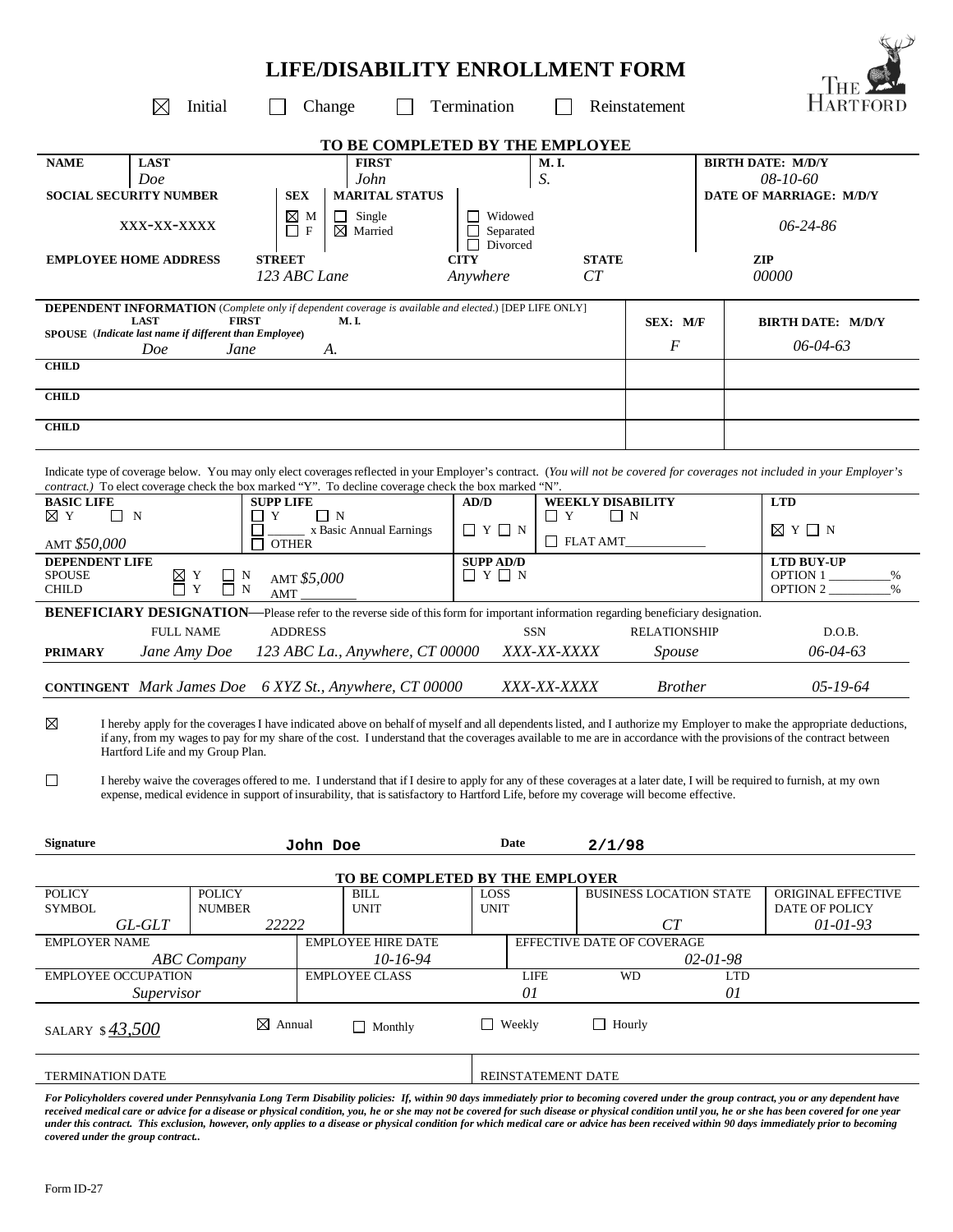## **LIFE/DISABILITY ENROLLMENT FORM**

|                                                                                                                                                                                                                                                                                                                                                                                    | Initial                                                  | Change                                    | Termination                     |                                                                 |              | Reinstatement                  |                                                     |                          |                                      |  |  |
|------------------------------------------------------------------------------------------------------------------------------------------------------------------------------------------------------------------------------------------------------------------------------------------------------------------------------------------------------------------------------------|----------------------------------------------------------|-------------------------------------------|---------------------------------|-----------------------------------------------------------------|--------------|--------------------------------|-----------------------------------------------------|--------------------------|--------------------------------------|--|--|
| TO BE COMPLETED BY THE EMPLOYEE                                                                                                                                                                                                                                                                                                                                                    |                                                          |                                           |                                 |                                                                 |              |                                |                                                     |                          |                                      |  |  |
| <b>NAME</b><br><b>LAST</b>                                                                                                                                                                                                                                                                                                                                                         |                                                          |                                           | <b>FIRST</b><br>M.I.            |                                                                 |              |                                |                                                     | <b>BIRTH DATE: M/D/Y</b> |                                      |  |  |
| <b>SOCIAL SECURITY NUMBER</b>                                                                                                                                                                                                                                                                                                                                                      | <b>SEX</b>                                               | $\Box$ Single<br>M<br>$\Box$ Married<br>F | <b>MARITAL STATUS</b>           | Widowed<br>Separated                                            |              |                                |                                                     | DATE OF MARRIAGE: M/D/Y  |                                      |  |  |
| <b>EMPLOYEE HOME ADDRESS</b>                                                                                                                                                                                                                                                                                                                                                       | Divorced<br><b>STREET</b><br><b>CITY</b><br><b>STATE</b> |                                           |                                 |                                                                 |              |                                |                                                     | <b>ZIP</b>               |                                      |  |  |
| <b>DEPENDENT INFORMATION</b> (Complete only if dependent coverage is available and elected.) [DEP LIFE ONLY]<br><b>LAST</b><br><b>FIRST</b><br>M. I.<br>SPOUSE (Indicate last name if different than Employee)                                                                                                                                                                     |                                                          |                                           |                                 |                                                                 | SEX: M/F     |                                |                                                     | BIRTH DATE: M/D/Y        |                                      |  |  |
| <b>CHILD</b>                                                                                                                                                                                                                                                                                                                                                                       |                                                          |                                           |                                 |                                                                 |              |                                |                                                     |                          |                                      |  |  |
| <b>CHILD</b>                                                                                                                                                                                                                                                                                                                                                                       |                                                          |                                           |                                 |                                                                 |              |                                |                                                     |                          |                                      |  |  |
| <b>CHILD</b>                                                                                                                                                                                                                                                                                                                                                                       |                                                          |                                           |                                 |                                                                 |              |                                |                                                     |                          |                                      |  |  |
| Indicate type of coverage below. You may only elect coverages reflected in your Employer's contract. (You will not be covered for coverages not included in your Employer's<br>contract.) To elect coverage check the box marked "Y". To decline coverage check the box marked "N".                                                                                                |                                                          |                                           |                                 |                                                                 |              |                                |                                                     |                          |                                      |  |  |
| <b>BASIC LIFE</b><br>$\lfloor Y \rfloor$<br>N                                                                                                                                                                                                                                                                                                                                      | <b>SUPP LIFE</b><br>Y                                    | $\Box$ N<br>x Basic Annual Earnings       | AD/D                            | <b>WEEKLY DISABILITY</b><br>$\mathbf N$<br>- IY<br>$\sqrt{Y}$ N |              |                                |                                                     |                          | <b>LTD</b><br>$ Y $  N               |  |  |
| AMT                                                                                                                                                                                                                                                                                                                                                                                | <b>OTHER</b>                                             |                                           |                                 |                                                                 | $I$ FLAT AMT |                                |                                                     |                          |                                      |  |  |
| <b>SUPP AD/D</b><br><b>DEPENDENT LIFE</b><br>$\prod Y \prod N$<br><b>OPTION 1</b><br><b>SPOUSE</b><br><b>CHILD</b><br>AMT                                                                                                                                                                                                                                                          |                                                          |                                           |                                 |                                                                 |              |                                | <b>LTD BUY-UP</b><br>%<br>OPTION 2<br>$\frac{0}{0}$ |                          |                                      |  |  |
| <b>BENEFICIARY DESIGNATION—Please refer to the reverse side of this form for important information regarding beneficiary designation.</b>                                                                                                                                                                                                                                          |                                                          |                                           |                                 |                                                                 |              |                                |                                                     |                          |                                      |  |  |
| <b>PRIMARY</b>                                                                                                                                                                                                                                                                                                                                                                     | <b>FULL NAME</b>                                         | <b>ADDRESS</b>                            |                                 | <b>SSN</b>                                                      |              |                                |                                                     | <b>RELATIONSHIP</b>      | D.O.B.                               |  |  |
| <b>CONTINGENT</b>                                                                                                                                                                                                                                                                                                                                                                  |                                                          |                                           |                                 |                                                                 |              |                                |                                                     |                          |                                      |  |  |
| I hereby apply for the coverages I have indicated above on behalf of myself and all dependents listed, and I authorize my Employer to make the appropriate deductions,<br>if any, from my wages to pay for my share of the cost. I understand that the coverages available to me are in accordance with the provisions of the contract between<br>Hartford Life and my Group Plan. |                                                          |                                           |                                 |                                                                 |              |                                |                                                     |                          |                                      |  |  |
| I hereby waive the coverages offered to me. I understand that if I desire to apply for any of these coverages at a later date, I will be required to furnish, at my own<br>expense, medical evidence in support of insurability, that is satisfactory to Hartford Life, before my coverage will become effective.                                                                  |                                                          |                                           |                                 |                                                                 |              |                                |                                                     |                          |                                      |  |  |
| Date<br><b>Signature</b>                                                                                                                                                                                                                                                                                                                                                           |                                                          |                                           |                                 |                                                                 |              |                                |                                                     |                          |                                      |  |  |
|                                                                                                                                                                                                                                                                                                                                                                                    |                                                          |                                           | TO BE COMPLETED BY THE EMPLOYER |                                                                 |              |                                |                                                     |                          |                                      |  |  |
| <b>POLICY</b><br><b>SYMBOL</b>                                                                                                                                                                                                                                                                                                                                                     | <b>POLICY</b><br><b>NUMBER</b>                           | <b>BILL</b><br><b>UNIT</b>                |                                 | LOSS<br><b>UNIT</b>                                             |              | <b>BUSINESS LOCATION STATE</b> |                                                     |                          | ORIGINAL EFFECTIVE<br>DATE OF POLICY |  |  |
| <b>EMPLOYER NAME</b>                                                                                                                                                                                                                                                                                                                                                               |                                                          | <b>EMPLOYEE HIRE DATE</b>                 |                                 |                                                                 |              |                                | EFFECTIVE DATE OF COVERAGE                          |                          |                                      |  |  |
| <b>EMPLOYEE OCCUPATION</b>                                                                                                                                                                                                                                                                                                                                                         |                                                          | <b>EMPLOYEE CLASS</b>                     |                                 | <b>LIFE</b>                                                     |              |                                | WD                                                  | <b>LTD</b>               |                                      |  |  |
| SALARY \$                                                                                                                                                                                                                                                                                                                                                                          | Annual                                                   | Monthly                                   |                                 | Weekly                                                          |              | Hourly                         |                                                     |                          |                                      |  |  |
| <b>TERMINATION DATE</b><br>REINSTATEMENT DATE                                                                                                                                                                                                                                                                                                                                      |                                                          |                                           |                                 |                                                                 |              |                                |                                                     |                          |                                      |  |  |
| For Policyholders covered under Pennsylvania Long Term Disability policies: If, within 90 days immediately prior to becoming covered under the group contract, you or any dependent have                                                                                                                                                                                           |                                                          |                                           |                                 |                                                                 |              |                                |                                                     |                          |                                      |  |  |

*received medical care or advice for a disease or physical condition, you, he or she may not be covered for such disease or physical condition until you, he or she has been covered for one year under this contract. This exclusion, however, only applies to a disease or physical condition for which medical care or advice has been received within 90 days immediately prior to becoming covered under the group contract..*